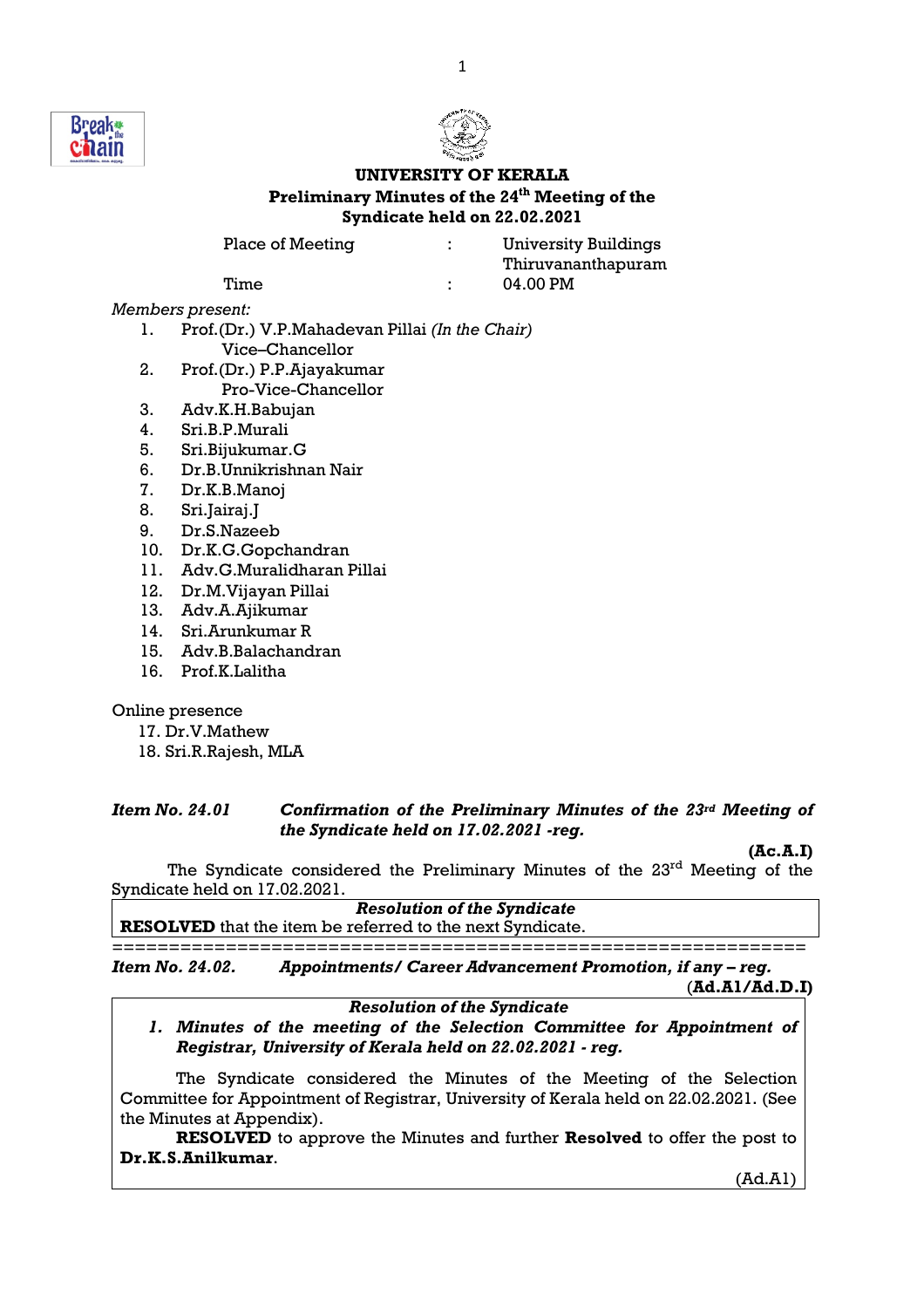2. Minutes of the meeting of the Selection Committee for Appointment of Director, Computer Centre, University of Kerala on deputation basis held on 22.02.2021 - reg.

 The Syndicate considered the Minutes of the Meeting of the Selection Committee for Appointment of the Director, Computer Centre, University of Kerala held on 22.02.2021. (See the Minutes at Appendix).

RESOLVED to renotify the post of Director, Computer Centre, University of Kerala on deputation basis.

FURTHER RESOLVED that apt personnel from other Government IT Institutions like IT Mission/ CDAC/ NIC/ CDIT/Keltron on deputation basis, for which the experience factor has to be considered more rather than their academic qualifications and Ph.D shall only be an optional qualification.

ALSO RESOLVED that to handle such a massive work, a responsible supporting personnel with adequate technical expertise at the rank of Joint Director also be positioned.

(Ad.D1)

## ============================================================= Item No.24.03 Reappropriation under various subheads –Salary of Contract of various departments –Consideration of- reg.

(Ad.BII)

Additional provision is needed under various sub heads of pay of contract staff for disbursement of remuneration for the coming months in the Financial Year 2020-21 as the present budget provision is exhausted/ going to exhaust.

| Department/<br><b>Centre</b>        | MH                                                    | <b>Budget</b><br>Provision | <b>Expenditure</b><br>up to<br><b>Jan.2021</b> | <b>Balance</b> | <b>Amount</b><br>Required | Employee<br><b>Details</b><br>No. |
|-------------------------------------|-------------------------------------------------------|----------------------------|------------------------------------------------|----------------|---------------------------|-----------------------------------|
| Dept of<br>Demography               | 25<br>4/1215<br>Pay of<br>Contract<br><b>Staff</b>    | $9,00,000/-$               | 9,11,619/-                                     | NIL            | 3 Lakhs                   | 3                                 |
| Centre for<br>Global<br>Academics   | 59(j)<br>4/1215<br>Pay of<br>Contract<br><b>Staff</b> | 2,50,000/-                 | 2,32,499/-                                     | 17,501/-       | 1 Lakhs                   | 4                                 |
| Dept of<br>Environmental<br>Science | 31<br>4/1215<br>Pay of<br>Contract<br><b>Staff</b>    | 13,00,000/                 | 13, 11, 349/-                                  | NIL            | 4 Lakhs                   | 5                                 |
| <b>IMK</b>                          | 45<br>4/1215<br>Pay of<br>Contract<br>Staff           | 25,00,000/                 | 24,78,262/-                                    | 21,738/-       | 8 Lakhs                   | 8                                 |
| Dept of<br>Psychology               | 4<br>4/1215<br>Pay of<br>Contract<br><b>Staff</b>     | 10,00,000/                 | 9,02,502/-                                     | 97,498/-       | 2 Lakhs                   | 3                                 |
| Dept of<br>Chemistry                | 18<br>4/1215<br>Pay of<br>Contract<br><b>Staff</b>    | $3,00,000/-$               | $3,42,160/-$                                   | NШ             | 1.5 Lakhs                 | 1                                 |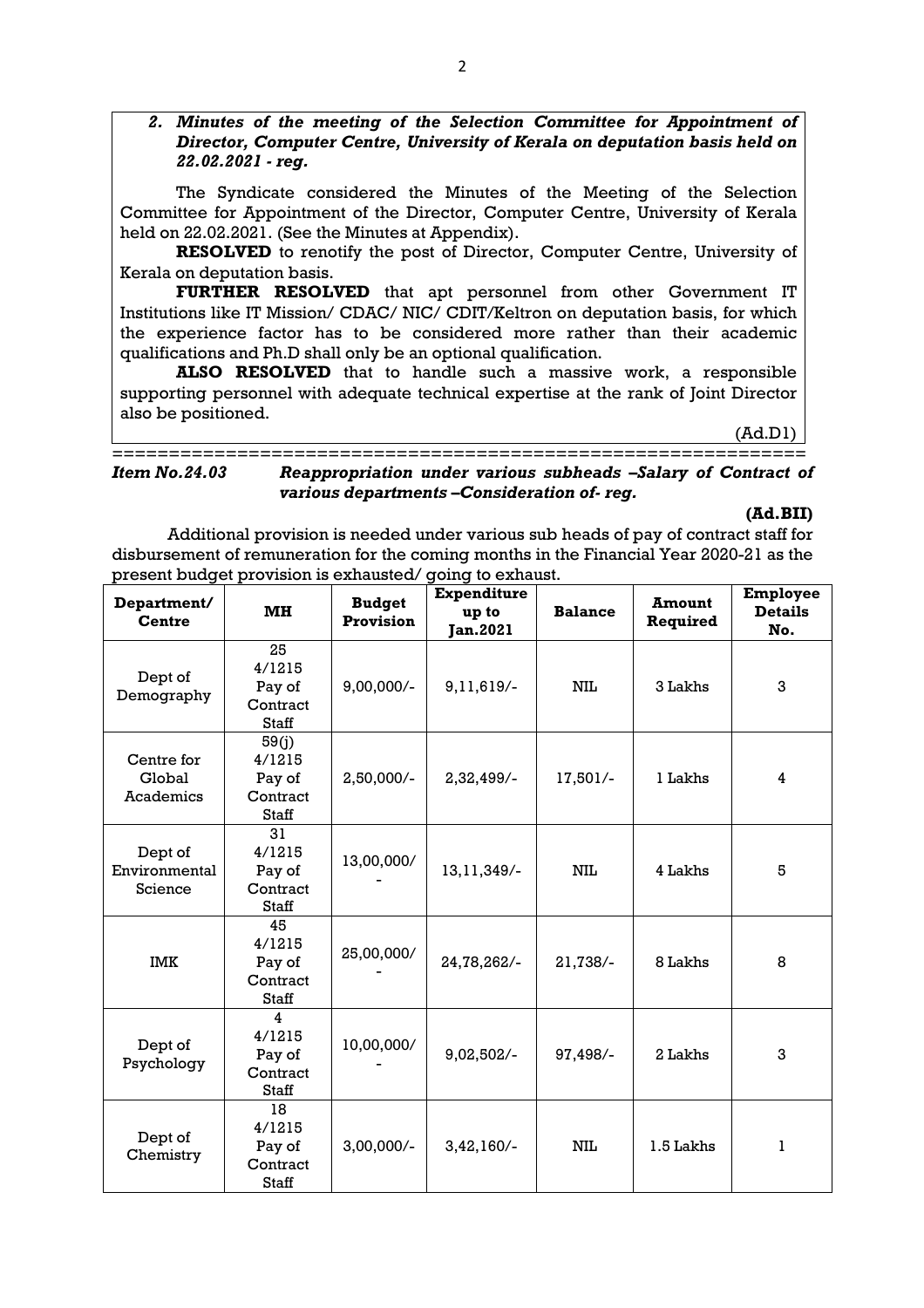| Health Centre,<br>Kariavattom                               | 57(b)<br>4/3770<br>Hon. To<br>Medical<br>Officer and<br>Para<br>medical<br><b>Staff</b> | 7,00,000/- | $6,12,440/-$ | 87,560/-   | 3 Lakhs  | 3  |
|-------------------------------------------------------------|-----------------------------------------------------------------------------------------|------------|--------------|------------|----------|----|
| Centre for<br>Evolutionary<br>and<br>Integrative<br>Biology | 27(iii)<br>4/1215<br>Pay of<br>Contract<br><b>Staff</b>                                 | 8,00,000/- | 14,71,744/-  | NIL        | 11 Lakhs | 5  |
| School of<br>Distance<br>Education                          | 48<br>4/1215<br>Pay of<br>Contract<br><b>Staff</b>                                      | 35,00,000/ | 39,51,381/-  | <b>NIL</b> | 15 Lakhs | 13 |
| Dept of<br>German                                           | 8<br>4/1215<br>Pay of<br>Contract<br>Staff                                              | 1,00,000/- | 1,94,304/-   | NIL        | 2 Lakhs  | ı  |
| Dept of<br>Russian                                          | 9<br>4/1215<br>Pay of<br>Contract<br><b>Staff</b>                                       | 2,00,000/- | 1,80,130/-   | 19,863/-   | 1 Lakhs  | 1  |
| University<br>Library                                       | 50(a)<br>4/1215<br>Pay of<br>Contract<br><b>Staff</b>                                   | 40,00,000/ | 34,25,766/-  | 5,74,234/- | 8 Lakhs  | 19 |
| Dept of<br>Malayalam                                        | 35<br>4/1215<br>Pay of<br>Contract<br><b>Staff</b>                                      | 3,00,000/- | 7,39,401/-   | <b>NIL</b> | 8 Lakhs  | 3  |

The Finance has endorsed to reappropriate a total amount of Rs 67,50,000/- (Rupees Sixty Seven Lakhs Fifty Thousand only) to the sub heads "4/1215 – Pay of Contract staff" of the 12 departments and to the sub head "4/3770 Honorarium of Medical Officers and Para Medical Staffs" under Health Centre Kariavattom respectively from the head of account Part I Non Plan MH 63- Miscellaneous 8/5948 Miscellaneous" provided in the current year's budget estimate of the university (details appended).

 The proposal to reappropriate Rs.67,50,000/- (Rupees Sixty Seven Lakhs Fifty Thousand only) to the various sub heads of contract staff of departments is placed before the Syndicate for consideration and appropriate decision.

| <b>Resolution of the Syndicate</b>                    |                                                                                                                                                                                                                                             |  |  |  |  |
|-------------------------------------------------------|---------------------------------------------------------------------------------------------------------------------------------------------------------------------------------------------------------------------------------------------|--|--|--|--|
| <b>RESOLVED</b> that the above proposal be agreed to. |                                                                                                                                                                                                                                             |  |  |  |  |
|                                                       |                                                                                                                                                                                                                                             |  |  |  |  |
| <i>Item No.24.04</i>                                  | Ordinance No. 70 of 2020 - Applications for affiliation of new<br>courses including Innovative programmes received for the year<br>2020-21- Administrative sanction for starting new courses in<br>Aided colleges - consideration of - reg. |  |  |  |  |

3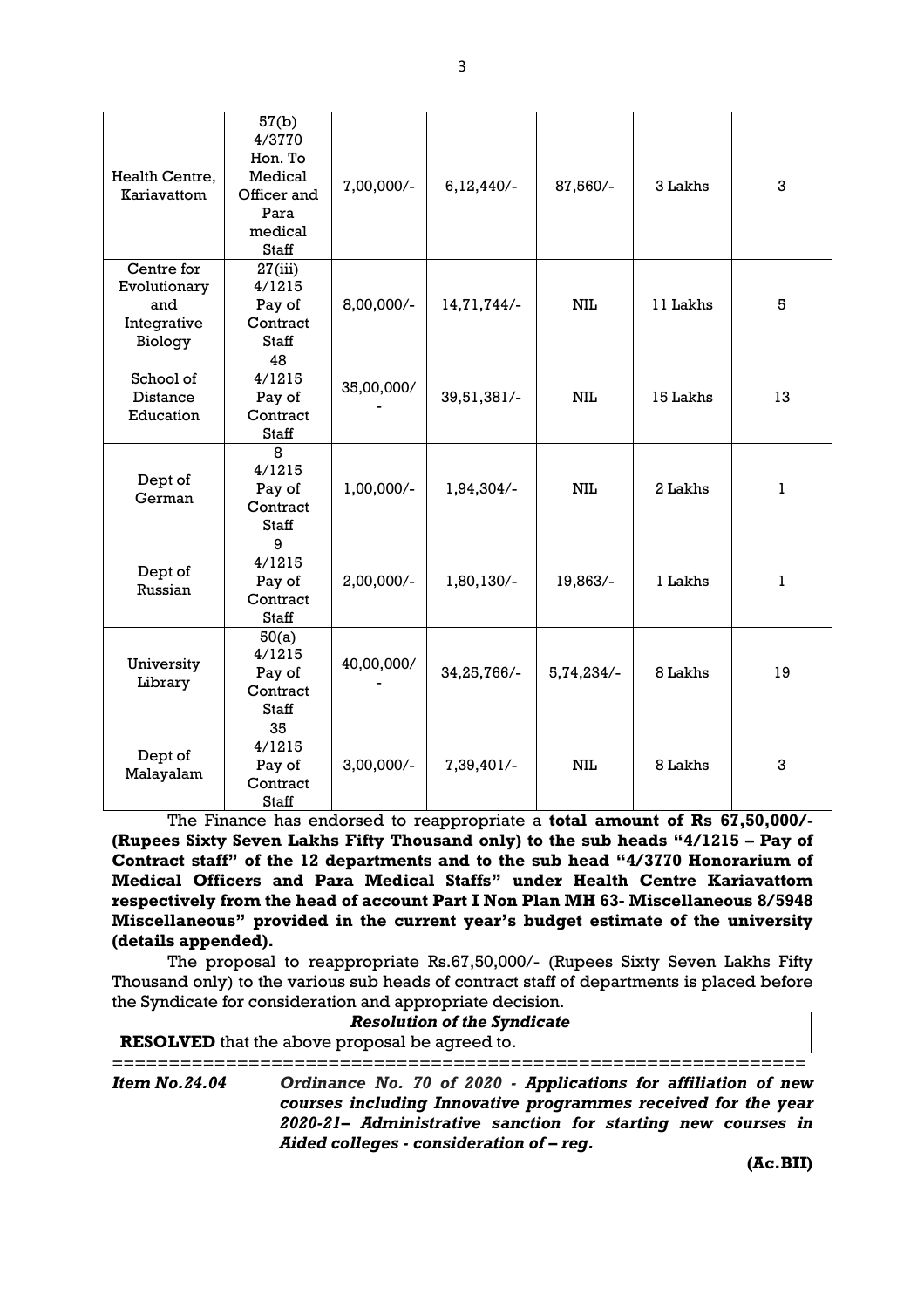As per Kerala University Act 1974 Clause 56 (1) and (2) regarding affiliation of Colleges, the Kerala University First Statutes 1977 Chapter 24 has been framed as subordinate Legislation.

 The Hon'ble Chancellor as per Extraordinary Gazette dated 05.10.2020 has amended the above mentioned provision by inserting the following clause in the Kerala University Act 1974 after Clause 56 (2).

"Notwithstanding anything contained in this Act and the Statutes made thereunder, the Syndicate may receive and consider application for affiliation of a new course in an affiliated college for the academic year 2020-21 within one month from the date of commencement of this Ordinance"

 Based on the Ordinance issued, as per orders of the Vice Chancellor, notification inviting applications for affiliation for the year 2020-21 was issued and applications were invited from affiliated colleges.

 The applications so received within the time limit prescribed as per notification has been consolidated and placed before the Standing Committee of the Syndicate on Affiliation of Colleges held on 10.10.2020 for consideration and the committee recommended to conduct inspection in the colleges concerned by a team comprising Members Syndicate and Subject Experts. The recommendation was approved by the Vice Chancellor subject to reporting to the Syndicate.

 Accordingly, inspections were conducted and reports received. The Syndicate held on 19.10.2020 considered the reports of the inspections conducted and resolved to obtain views of the State Government relating to the granting of conditional affiliation to courses recommended by the respective inspection commissions to various colleges, except those relating to colleges which are yet to execute the lien document and to reject those courses not recommended by the inspection commission. Also resolved that in the event of obtaining assent from the Government, the matter of granting provisional affiliation be considered only after re-inspection within a period of six months. Also resolved the intake to be sanctioned for various programmes.

 Accordingly views of the State Government were sought vide letter dated 09.10.2020. The State Government communicated its views vide GO(Ms) No.389/2020/HEdn dated 05.11.2020 and GO (Rt) No.1399/2020/HEdn dated 06.11.2020 wherein 3 Government Colleges, 21 Aided colleges and 34 Unaided colleges figured in the list, for which University recommended the concerned courses. These courses were provided conditional affiliation in the context of the affiliation procedure being done within a period of 30 days as amended in the University Act.

 Now the Government vide GO. (Ms) No.112/2021/HEdn dated 17.02.2021 has accorded administrative sanction for starting new generation interdisciplinary courses in nine more Aided Colleges during the academic year 2020-21. It may be noted that the said courses had already been recommended by the University. The details follow.

| <b>S1.</b><br>No | <b>Name of College</b>                                                  | Course                                                              |  |  |
|------------------|-------------------------------------------------------------------------|---------------------------------------------------------------------|--|--|
|                  | St. Cyril's College,<br>Vadakkadathucavu P.O., Adoor,<br>Pathanamthitta | Mathematics<br>B.Sc<br>and<br>Computer<br>Application               |  |  |
| 2                | Christian College, Chengannur                                           | <b>BBA</b> Logistics                                                |  |  |
| 3                | Cheriyanad,<br>SN<br>College,<br>Neduvaramcode P.O, Chengannur          | M.A. Economics (Behavioral Economics<br>and Data Science)           |  |  |
| 4                | SN College, Chathannur                                                  | M.Sc<br>(Conventional<br>Chemistry<br>programme)                    |  |  |
| 5                | for<br>St.Joseph's<br>College<br>Women,<br>Alappuzha                    | MSc Chemistry with specialization in<br>Drug Design and Development |  |  |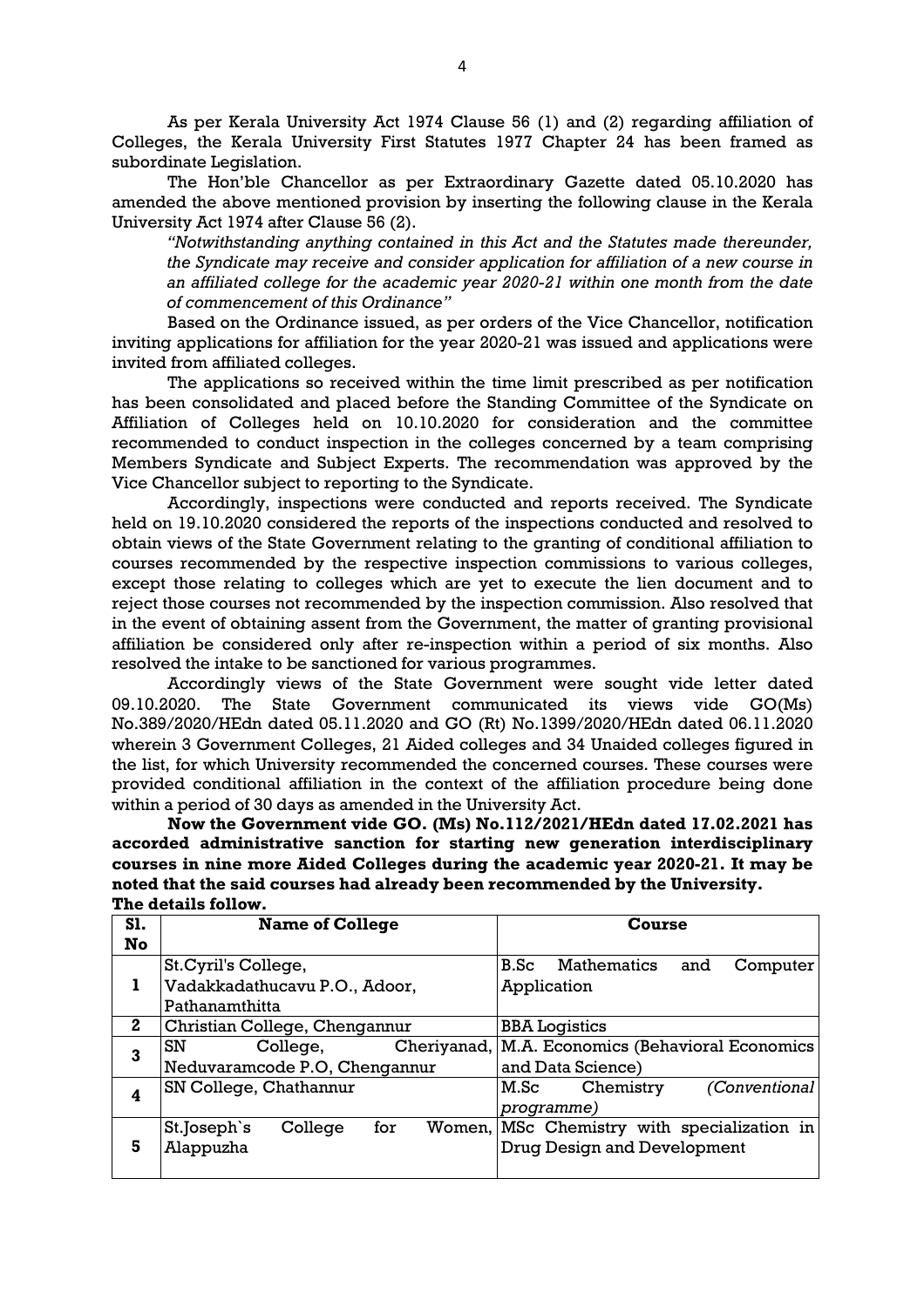| 6 | St. Gregorios College, Pulamon P.O. M.Sc Zoology with specialisation in        |                                        |
|---|--------------------------------------------------------------------------------|----------------------------------------|
|   | Kottarakkara                                                                   | <b>Biosystematics and Biodiversity</b> |
| 7 | Milad – E – Sherief Memorial College, MSc Statistics with specialisation in    |                                        |
|   | Kayamkulam                                                                     | Data Analytics                         |
|   | Sri Sathya Sai Arts & Science College, Sai M.Sc Physics with specialisation in |                                        |
| 8 | Gramam,                                                                        | Thonnakkal, Space Physics              |
|   | Thiruvananthapuram                                                             |                                        |
| 9 | St. Stephen's College, Pathanapuram, M.Sc Botany                               | with specialisation in                 |
|   | Kollam                                                                         | Ethno Botany & Ethno Pharmacology      |

The University has recommended 50 seats for BBA programme, 30 seats for B.Sc programme, 20 seats for MA programme and 12 seats for M.Sc programmes.

 The following facts may be noted with regard to the affiliation of courses recommended in the above GO.

- Out of the nine courses recommended, seven are PG courses and two are UG courses.
- The PG courses recommended are innovative courses except for one.
- The UG courses recommended are B.Sc Mathematics and Computer Application which is a double main course and BBA Logistics (both innovative programmes).
- The admission to UG courses are closed and the admission to PG courses are almost at the closing stage.

In view of the above facts, it is to be considered whether

- 1. Conditional affiliation be granted, subject to reinspection with in ensuing six months, to the above eight innovative courses (Six PG and two UG) and one conventional PG programme for which the Government has communicated its consent in accordance with the recommendation made by the Syndicate.
- 2. The admission to the above PG programmes be allowed for the academic year 2020-21 itself.
- 3. The admission to innovative UG programmes (BBA Logistics and B.Sc Mathematics and Computer Application) be also considered during the academic year 2020- 21 itself even though the admissions to UG programmes are already closed.

The GO. (Ms) No.112/2021/HEdn dated 17.02.2021 granting administrative sanction for starting new programmes in Nine Aided colleges, is placed before the Syndicate for consideration and appropriate decision.

### Resolution of the Syndicate

RESOLVED to grant administrative sanction for starting new programmes in Nine Aided colleges as per the Government Order.

FURTHER RESOLVED to grant conditional affiliation subject to reinspection with in ensuing six months, to the above eight innovative courses (Six PG and two UG) and one conventional PG programme for which the Government had given consent.

ALSO RESOLVED to open the admission portal and conduct spot admission for the PG Programmes in the above colleges for the academic year 2020-21.

ALSO RESOLVED to conduct spot admission for the new UG programmes (BBA Logistics and B.Sc Mathematics and Computer Application) in St.Cyril's College, Adoor and Chrisitan College, Chengannur for the academic year 2020-21. Only those candidates who have not got admission in any of the Colleges can be considered for the spot admission.

=============================================================

Item No.24.05 Mar Theophilus Training College - marginal increase of seats for M.Ed Course- 2020 admission –Consideration of- reg.

### (Ac.AIII)

 The Principal, Mar Theophilus Training College has requested for marginal increase of upto 20% seats (5 nos.) for the M.Ed Course of 2020 admission in the light of the COVID-19 Pandemic in view of an anticipated rush of candidates for admission to the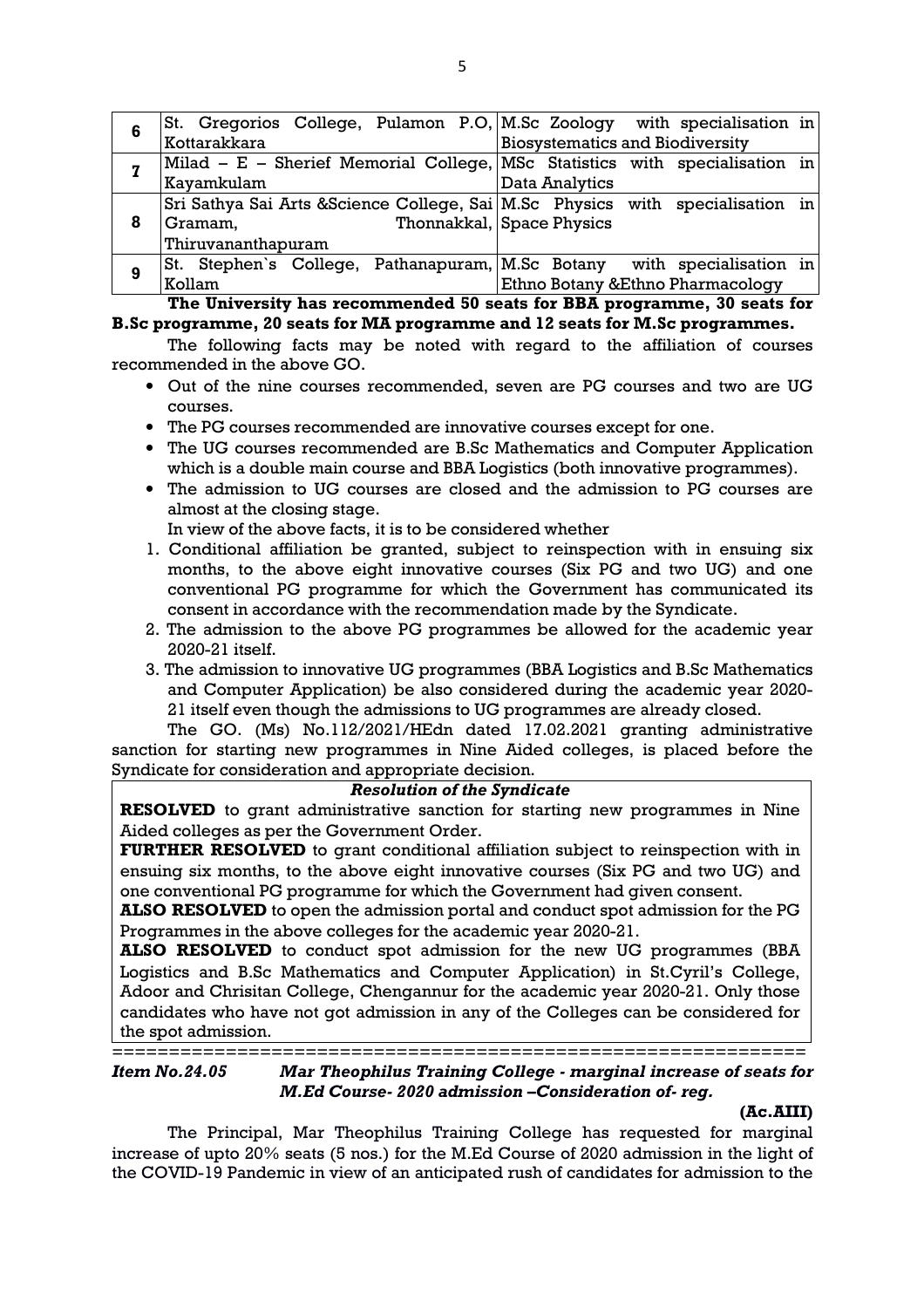M.Ed Course. The College has approval of NCTE for an intake of 50 students (1 unit) for the M.Ed course but the University has permitted only 25 seats to the college from the academic year 2013-14, Vide UO.No.Ac.BI/2/2013.dt.10.10.2013, which is presently being followed. The admission to the M.Ed Course for the academic year 2020 was closed on 30.11.2020.

The matter was placed before the Standing Committee of the Syndicate on Affiliation of Colleges held on 22.12.2020 and the committee recommended to refer the matter to the Syndicate. The Syndicate at its meeting held on 29.12.2020 (Item No.21.86.20) resolved to seek opinion from the Government regarding enhancement of seats for M.Ed course in the Mar Theophilus Training College for the 2020 admission, considering the present situation of COVID-19 Pandemic Accordingly letter was sent to the Higher Education (B) Department for concurrence.

As per the GO.(Ms)No.133/2021/HEDN dtd. 22.02.2021, the 'Government have examined the matter in detail and are pleased to sanction the temporary enhancement of five seats for 2020 admission for unaided M.Ed course in Mar Theophilus Training College, Nalanchira.

In this context, it is noted that the admission process to M.Ed courses was closed on 13.11.2020 and classes commenced. Therefore the College will have to ensure that necessary attendance is secured by those students admitted to the newly allowed seats in accordance with the provision thereto in the Kerala University First Ordinances, 1978.

As per orders of the Vice-Chancellor, the matter of temporary enhancement of seats for M.Ed Course in the Mar Theophilus Training College for the 2020 admission as per request of the Principal and orders of the Government is placed before the Syndicate for consideration and decision.

### Resolution of the Syndicate

RESOLVED not to grant temporary enhancement of seats for M.Ed Course in the Mar Theophilus Training College for the 2020 admission, since the admission process to M.Ed courses has been closed on 13.11.2020.

**FURTHER RESOLVED** to correct the date in the  $4<sup>th</sup>$  para of the agenda note as '30.11.2020' instead of '13.11.2020'.

=============================================================

Additional Item. 24.01 Career Advancement Promotion in Colleges, both Government and Aided – request from Dr.M.Vijayan Pillai, Member Syndicate – consideration of – reg.

(Ac.FII)

The Syndicate considered the request from Dr.M.Vijayan Pillai, Member Syndicate and RESOLVED to implement the G.O (P) No.9/2021/H.Edn. dated 20.02.2021 in the University with immediate effect.

============================================================= Additional Item. 24.02 Career Advancement Promotion as Senior Professors in the University Teaching Departments – request from Dr.S.Nazeeb, Member Syndicate – consideration of – reg. (Ad.DII)

The Syndicate considered the request from Dr.S.Nazeeb, Member Syndicate and RESOLVED that the process of Career Advancement Promotion as Senior Professors in the Univesity Teaching Departments be implemented with immediate effect.

=============================================================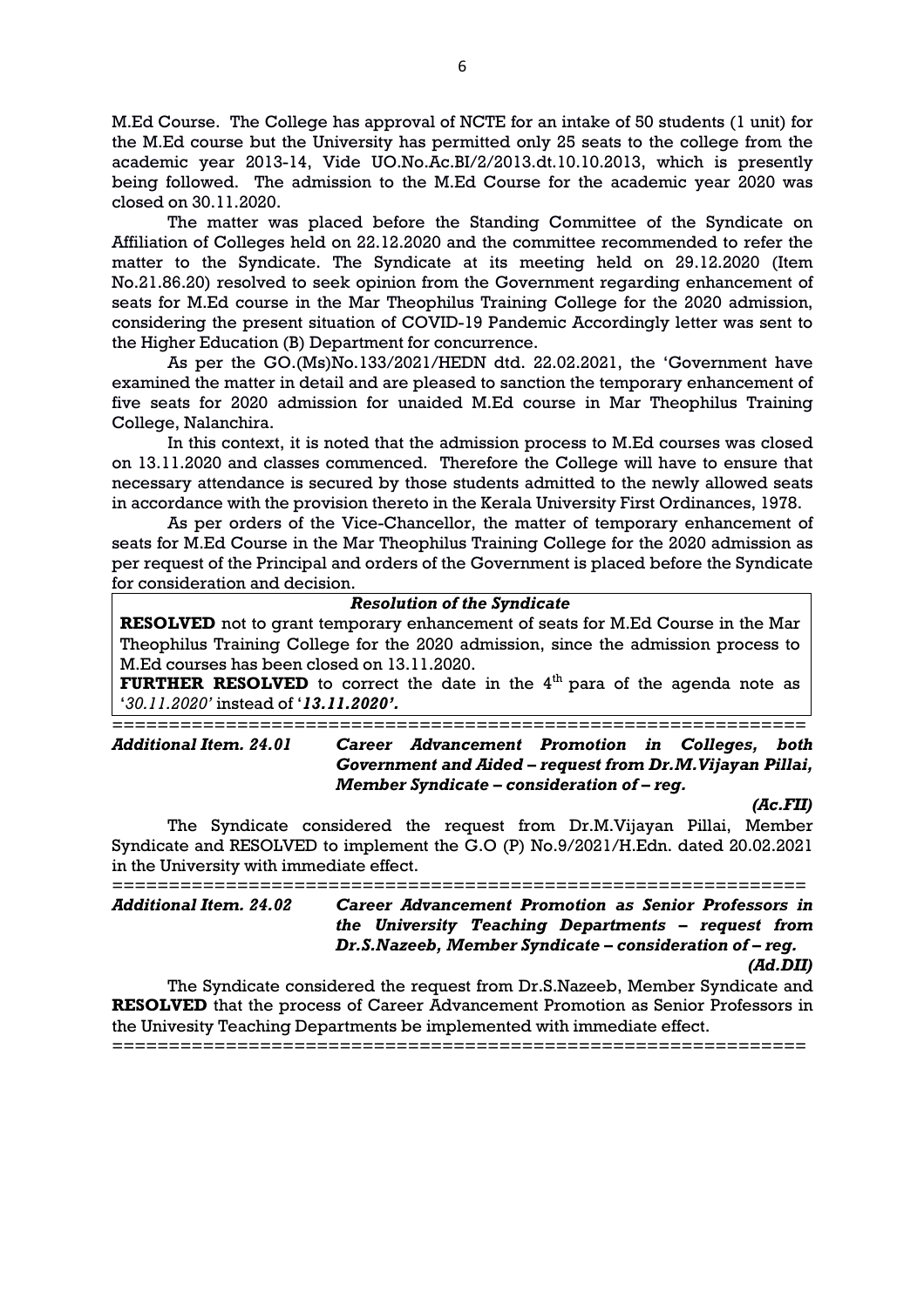#### Additional Item. 24.03 Request from Dr.S.Nazeeb, Member Syndicate – conduct of Seminars/ Conferences through offline mode consideration of – reg.

 $(PI.B)$ 

The Syndicate considered the request from Dr.S.Nazeeb, Member Syndicate and RESOLVED to conduct the Semiars/ Conferences in the University Departments through offline mode following the strict guidelines of Covid-19 protocol.

============================================================= Alleged tampering of marks of CBCSS (Career Related Courses) – Disciplinary action against Sri.Vinod V, Section Officer, OAD I Section [Former Section Officer, ES IV Section] –Enquiry Report – reg.

(Ad.A1)

In connection with the alleged tampering of marks and illegal alteration/ modification of results in respect of CBCSS [Career Related Programs], Sri.Vinod V., former Section Officer, ES IV Section has been suspended pending enquiry and Dr.P.P.Ajayakumar, Pro-Vice-Chancellor, University of Kerala has been appointed as Enquiry Officer.

In this regard, the following facts are reported to the Syndicate:

- 1. Memo of Charges No. Ad.AI.4/ES/2021, dated 28.01.2021 together with Statement of Allegations No. Ad.AI.4/ES/2021, dated 28.01.2021 was served on the accused employee through special messenger on 28.01.2021. He received the documents on the same day.
- 2. In reply to this, Sri.Vinod V., submitted his Statement of Defence dtd. 09.02.2021 on 10.02.2021 and thereby denied all charges framed against him. But, no accompanying documents were produced to substantiate his claims.
- 3. Subsequently, Dr.N.Gopakumar, Controller of Examinations, University of Kerala has been appointed as the Presenting Officer as per Statute 36, Part III Chapter IV of Kerala University First Statutes, 1977 to present the case on behalf of the University. The Presenting Officer submitted Schedule of witnesses on behalf of the University [UW- 1 to UW-14] comprising of 9 candidates who are beneficiaries of illegal alteration/modification of marks. Also, officials in the University who are directly connected with the tabulation work with regard to CBCSS [Career Related Programs] are arrayed in the Witness Schedule as UW 10 to UW 14.
- 4. The Enquiry Officer approved the schedule of witnesses and issued the same to the accused employee on 12.02.2021. A senior member of his family received the documents on behalf of the accused employee and acknowledged receipt. Further, as per Notice No.Ad.AI.4/ ES/2021 dated 12.02.2021 the accused employee was informed of the matter of appointment of Enquiry Officer and thereby directed him to appear for personal hearing on 15.02.2021, at 04:00 p.m.
- 5. The accused employee as per e-mail dtd. 13.02.2021 requested for postponement of hearing stating that, there is a case against him registered by the Cantonment Police and he had applied for Anticipatory Bail due to which he is not in a position to appear for hearing. Having considered his request the Enquiry Officer on 15.02.2021, issued Notice to the accused employee and thereby directed him to appear for hearing on 20.02.2021.
- 6. Finally on 20.02.2021 after the commencement of proceedings, the Enquiry Officer was in receipt of an e-mail from the accused employee, as per which he required more time as he was admitted in National Institute of Mental Health & Neuro Science [NIMHANS], Bangalore.
- 7. The genuineness of the request was verified with the NIMHANS authorities and found that, the accused employee is trying to protract the proceedings against him. Therefore, as per e-mail 20.02.2021, he was again directed to appear before the Enquiry Officer on 22.02.2021 at 11:00 a.m. for evidence and examination of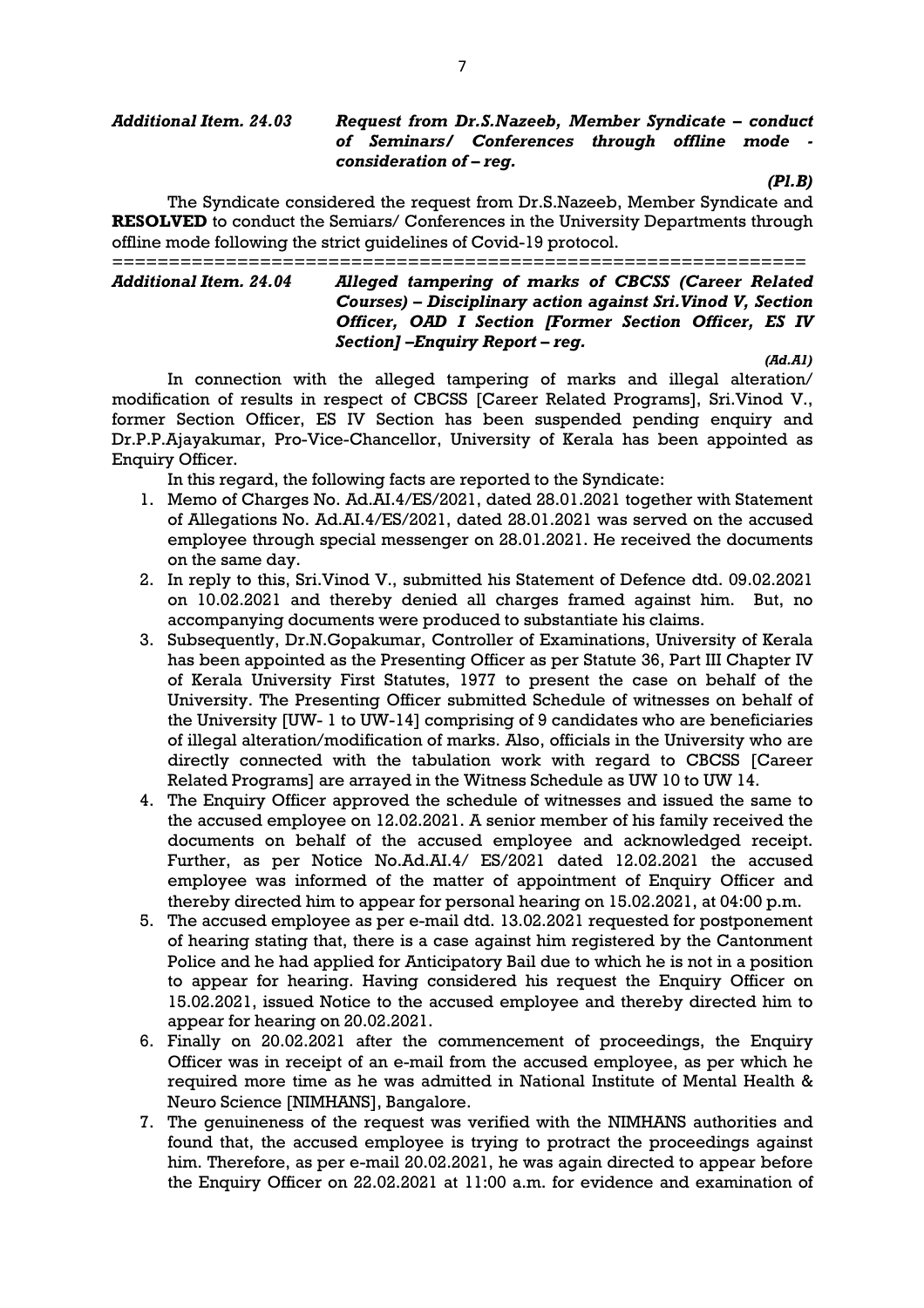witnesses. As the proceedings had already been commenced, the Enquiry Officer concluded the same and directed all witnesses [UW 1 to UW 14 as well as additional witnesses UW 15 & UW 16] to appear before the Enquiry Officer on 22.02.2021, so as to take evidence afresh in the presence of the accused employee.

- 8. Neither the accused employee nor his representative appeared before the Enquiry Officer on 22.02.2021, wherefore the Enquiry Officer is constrained to conclude the proceedings ex-parte as per the provisions of Statute 45 of Part III Chapter IV of the Kerala University First Statutes, 1977 and also on considering the urgency of the matter.
- 9. Eleven candidates who are beneficiaries of illegal award of marks have been examined as witnesses and all of them except one candidate admitted the fact that, they originally failed in their B.Sc. Computer Science course but subsequently passed the examination by illegal means with the help of the accused employee. One candidate who completed B.Com. Tourism and Travel Management submitted that, he did not pay to the accused any amount, but he also secured a Pass in the said course with the help of the accused. Out of 11 beneficiaries, 8 candidates adduced evidences in support of their money transactions with the accused employee and produced self attested copy of bank statements.

 On considering the facts of the case as well as the oral and documentary evidences adduced, I am satisfied to report as follows:

- 1. All charges, as well as Additional Charges framed against the accused employee are proved beyond doubt.
- 2. The accused employee is guilty of grave misconduct and dereliction of duty
- 3. The accused employee is corrupt and has been habitually committing fraud for pecuniary gain.
- 4. The accused employee deceived the witnesses namely, UW1 to UW9 as well as Additional Witnesses UW15 and UW16 by pretending himself as an officer competent to award moderation and grace mark and thereby derived monetary benefits from them.
- 5. The illegal act committed by the accused employee would adversely affect the decency and morality as well as office decorum of the University.
- 6. By cancelling the registration for supplementary examinations of the students, the accused employee caused to disappear the evidences from records. The students are therefore deprived of their chances for appearing in their supplementary examination.

The above mentioned facts point towards the malicious intention of the accused to tarnish the image of the University and to procure money through unlawful means using his position as a Section Officer in this prestigious University. So, appropriate action may be taken in exemplary manner without delay.

The Enquiry Report is annexed hereto.

Submitted before the Syndicate on this the 22<sup>nd</sup> day of February, 2021.

Sd/-

Pro –Vice-Chancellor (Enquiry Officer)

## Resolution of the Syndicate

The Pro-Vice-Chancellor (Enquiry Officer) submitted the report regarding the alleged tampering of marks of CBCSS (Career Related Courses) and abstained from the Additional Item No.24.04 while taking the decision on the report of the Enquiry Officer. The Syndicate considered the Enquiry Report and RESOLVED the following:

1. to accept the Enquiry Report.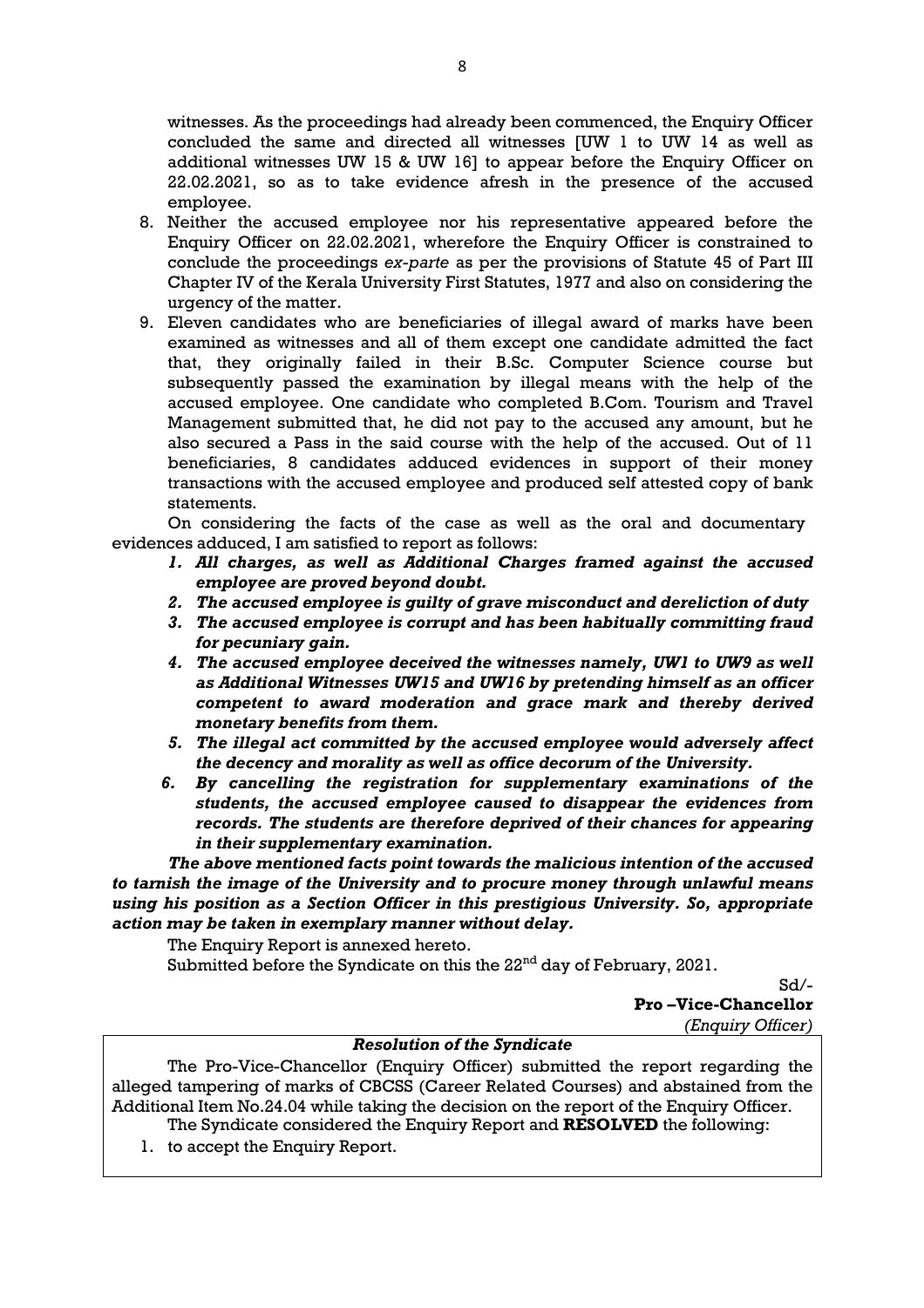- 2. To impose major penalty to Sri.Vinod.V, Section Officer (Under suspension) for tampering of marks of CBCSS (Career Related Courses) as per Statute 25 B (viii) Part III, Chapter IV of the Kerala University First Statutes, 1977. "Dismissal from the University Service which shall be a disqualification for future employment".
- 3. To Issue urgent notice to Sri.Vinod.V, Section Officer (Under suspension) as per Statutes 42 (a) and (b), Part III Chapter IV of the Kerala University First Statutes, 1977 directing him to showcause as to why the major penalty specified in 2 above should not be imposed on him and to give him a period of 15 days from the receipt of the notice so as to enable him to make a representation to the University.

=============================================================

Correction in the recommendation of the Purchase Committee held on 21.12.2020 – reg.

(Ad.BIV (CP))

The Syndicate RESOLVED to correct the recommendation of the Purchase Committee held on 21.12.2020 (Item No.Spl. Syn.Item No.10.01.09.11) as follows:

The Committee considered the matter and recommended to purchase the following items from the firms as detailed below;

| Sl.No. | Items/Qty                           | Firms                                                   | Make/Brand                                                                | Amount (including GST)                                            |
|--------|-------------------------------------|---------------------------------------------------------|---------------------------------------------------------------------------|-------------------------------------------------------------------|
| 1.     | <b>GPU</b> Server<br>(1 number)     | M/s.Smartsoft,<br>Thrissur                              | Dell Power Edge R740<br>Chipset-Intel C620 GC-<br>NVIDIA Quodro RTX 6000) | Rs.874772.86/-<br>Rs.8,23,115.69<br>KAmount After<br>negotiation) |
| 2.     | <b>Work Station</b><br>(3 numbers)  | M/s.Smartsoft,<br>Thrissur                              | Dell Precision 5820 Tower Rs.740788.68<br><b>XCTO Base</b>                | Rs.7,05,514.36<br>(Amount After<br>negotiation)                   |
| lз.    | Printer<br>(1 number)               | M/s. Dbrains Info<br>systems and<br>Controls, Kozhikode | Brother MF520D                                                            | Rs.14514.99                                                       |
| 4.     | External Hard<br>Disk<br>(1 number) | M/s. Dbrains Info<br>systems and<br>Controls, Kozhikode | WD8TB                                                                     | Rs.13564.99                                                       |

The Expenditure may be met under the Item Data Science Lab from the Provisional Advance (U.O.No.Ac.D/3/034534/2018 dated.28.03.2019) released to Hon.Director, Dr.Aji.S from the head 'Part I-NP-MH-63-Miscellaneous–8/6028-New Development Programmes" for Establishing the Centre-Implementation of Budget Speech 2019.

=============================================================

REGISTRAR PRO-VICE-CHANCELLOR VICE-CHANCELLOR

University Buildings, Thiruvananthapuram, 22.02.2021